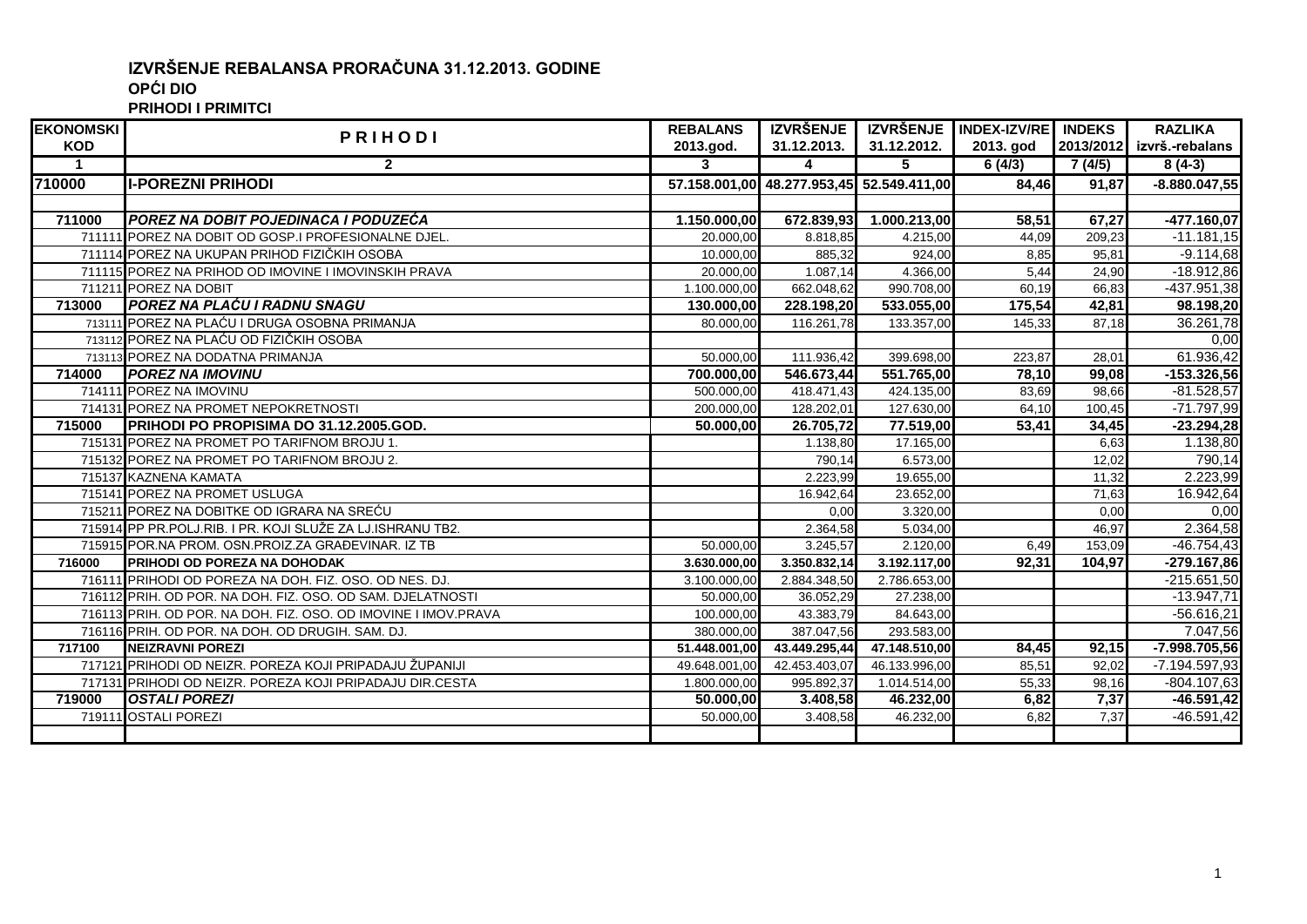| 720000 | <b>II-NEPOREZNI PRIHODI</b>                                                     | 5.377.552,00 | 3.885.764,65                              | 3.306.516,00                              | 72,26  | 117,52  | $-1.491.787,35$  |
|--------|---------------------------------------------------------------------------------|--------------|-------------------------------------------|-------------------------------------------|--------|---------|------------------|
|        |                                                                                 |              |                                           |                                           |        |         |                  |
| 721000 | PR.OD PODUZ.AKT.I IMOV. I PRIH. OD P-TEČ.RAZLIKA                                | 1.050.000,00 | 411.082,95                                | 61.959,00                                 | 39,15  | 663,48  | $-638.917,05$    |
|        | 721111 PRIH.OD DIVIDENDI I UDJELA U PROFITU U JAVNIM PODUZEĆIMA I INSTITUCIJAMA | 800.000,00   | 350.000,00                                |                                           | 43,75  |         | $-450.000,00$    |
|        | 721112 PRIHODI OD EKSPLOATACIJE PRIROD.RESURSA                                  | 200.000,00   | 50.720,00                                 | 43.224,00                                 | 25,36  | 117,34  | $-149.280,00$    |
|        | 721239 OSTALI PRIHODI OD IMOVINE                                                | 50.000,00    | 10.362,95                                 | 18.735,00                                 | 20,73  | 55,31   | $-39.637,05$     |
| 722000 | NAKN.I PRISTOJBE I PRIH.OD PRUŽANJA JAVN.USL.                                   | 3.627.552,00 | 2.883.965,25                              | 2.724.877,00                              | 79,50  | 105,84  | $-743.586,75$    |
|        | 722121 ŽUPANIJSKE ADMINISTRATIVNE PRISTOJBE                                     | 15.000,00    | 9.761,15                                  | 6.839,00                                  | 65,07  | 142,73  | $-5.238,85$      |
|        | 722221 ŽUPANIJSKE SUDSKE NAKNADE                                                | 933.867,00   | 664.661,39                                | 692.481,00                                | 71,17  | 95,98   | $-269.205,61$    |
|        | 722421 ŽUPANIJSKE NAKNADE                                                       | 200.000,00   | 193.375,93                                | 202.219,00                                | 96,69  | 95,63   | $-6.624,07$      |
|        | 722429 OSTALE ŽUPANIJSKE NAKNADE                                                | 300.000,00   | 164.353,65                                | 202.169,00                                | 54,78  | 81,30   | $-135.646,35$    |
|        | 722521 VODNA NAKNADA PRI REGISTRACIJI VOZILA                                    | 200.000,00   | 125.554,67                                | 122.360,00                                | 62,78  | 102,61  | $-74.445,33$     |
|        | 722522 POSEBNA VODNA NAKNADA ZA ISKORIŠT. VODE                                  | 50.000,00    | 40.072,49                                 | 39.792,00                                 | 80,14  | 100,70  | $-9.927,51$      |
|        | 722523 POSEBNA VODNA NAKNADA ZA ZAŠTITU VODA                                    | 5.000,00     | 3.858,14                                  | 3.296,00                                  | 77,16  | 117,06  | $-1.141,86$      |
|        | 722526 POSEBNA VODOPRIVREDNA NAKNADA-HIDROAKUMULACIJE                           | 200.000,00   | 72.584,67                                 | 87.428,00                                 | 36,29  | 83,02   | $-127.415,33$    |
|        | 722529 OPĆA VODNA NAKNADA                                                       | 50.000,00    | 114.490,32                                | 156.726,00                                | 228,98 | 73,05   | 64.490,32        |
| 722531 | NAKNADA ZA UPORABU PUTEVA ZA VOZILA PRAV. OSOBA                                 | 250.000,00   | 178.402,09                                | 181.881,00                                | 71,36  | 98,09   | $-71.597,91$     |
|        | 722532 NAKNADA ZA UPORABU PUTEVA ZA VOZILA GRAĐANA                              | 300.000,00   | 294.419,76                                | 240.953,00                                | 98,14  | 122,19  | $-5.580,24$      |
|        | 722541 NAKNADA ZA KORIŠTENJE OPĆE KOR. FUNKCIJA ŠUMA                            | 100.000,00   | 10.510,00                                 | 37.816,00                                 | 10,51  | 27,79   | $-89.490,00$     |
|        | 722545 SREDSTVA ZA JEDNOSTAVNU BIOLOŠKU REPR.ŠUMA                               | 100.000,00   | 59.537,08                                 | 29.060,00                                 | 59,54  | 204,88  | $-40.462,92$     |
|        | 722580 POSEBNA NAKNADA ZA ZAŠTITU OD PRIR. I DR. NESREĆA                        | 123.685,00   | 0,00                                      | 9.795,00                                  | 0,00   | 0,00    | $-123.685,00$    |
|        | 722599 OSTALE NAKNADE                                                           | 50.000,00    | 0,00                                      |                                           | 0,00   |         | $-50.000,00$     |
| 72261  | PRIHODI OD PRUŽANJA USLUGA GRAĐANIMA                                            | 450.000,00   | 345.523,43                                | 322.871,00                                | 76,78  | 107,02  | $-104.476,57$    |
|        | 722621 PRIHODI OD PRUŽANJA USLUGA DRUGIM RAZ.VLASTI                             | 300.000,00   | 522.342,42                                | 302.189,00                                | 174,11 | 172,85  | 222.342,42       |
|        | 722791 OSTALE NEPLANIRANE UPLATE                                                |              | 84.518,06                                 | 87.002,00                                 |        | 97,14   | 84.518,06        |
| 723000 | NOVČANE KAZNE (NEPOREZNI PRIHODI)                                               | 700.000,00   | 590.716,45                                | 519.680,00                                | 84,39  | 113,67  | $-109.283,55$    |
|        | 723121 NOVČANE KAZNE PO ŽUPANIJSKIM PROPISIMA                                   | 700.000,00   | 590.716,45                                | 519.680,00                                | 84,39  | 113,67  | $-109.283,55$    |
|        | POREZNI I NEPOREZNI PRIHODI (I+II)                                              |              | 62.535.553,00 52.163.718,10 55.855.927,00 |                                           | 83,41  | 93,39   | $-10.371.834,90$ |
| 730000 | <b>III-TEKUĆE POTPORE</b>                                                       |              |                                           |                                           |        |         |                  |
|        |                                                                                 | 2.811.070,00 | 1.689.026,80                              | 2.541.060,00                              | 60,08  | 66,47   | $-1.122.043,20$  |
|        | 731100 PRIMLJENI TEKUĆI TRANSFERI OD INOZEMNIH VLADA I MEĐUN.ORG.               | 0,00         | 33.636,87                                 | 246.159,00                                |        | 13,66   | 33.636,87        |
|        | 732000 TEKUĆE POTPORE-MINISTARSTVIMA                                            | 500.000,00   | 224.752,57                                | 276.889,00                                | 44,95  | 81,17   | $-275.247,43$    |
|        | 732000 TEKUĆE POTPORE-PRORAČUNU                                                 | 2.000.000,00 | 1.000.000,00                              | 2.000.000,00                              | 50,00  | 50,00   | $-1.000.000,00$  |
| 732000 | <b>TEKUĆE POTPORE-GSM LICENCA</b>                                               | 100.000,00   |                                           |                                           | 0.00   |         | $-100.000,00$    |
|        | 733100 DONACIJE                                                                 | 211.070,00   | 430.637,36                                | 18.012,00                                 | 204,03 | 2390,84 | 219.567,36       |
| 770000 | <b>IIV-PRIHODI PO OSNOVI ZAOSTALIH OBVEZA</b>                                   | 0,00         | 10.379,46                                 | 11.671,00                                 |        | 88,93   | 10.379,46        |
|        | 777770 PRIHODI PO OSNOVI ZAOSTALIH OBVEZA                                       |              | 10.379,46                                 | 11.671,00                                 |        | 88,93   | 10.379,46        |
|        | UKUPNI PRIHODI I PRIMITCI (I+II+III+IV)                                         |              |                                           | 65.346.623,00 53.863.124,36 58.408.658,00 | 82,43  | 92,22   | $-11.483.498,64$ |
| 810000 | <b>V- FINANCIRANJE</b>                                                          | 0,00         | 15.877,00                                 | 33.323,00                                 |        | 0,00    | 15.877,00        |
| 81111  | PRIMITCI OD PRODAJE PROMETNIH VOZILA                                            |              | 15.877,00                                 | 33.323,00                                 |        |         | 15.877,00        |
| 81410  | <b>DUGOROČNI KREDITI I ZAJMOVI</b>                                              |              |                                           |                                           |        |         | 0,00             |
| А.     | UKUPNO PRIHODI, PRIMITCI, FINANCIRANJE                                          |              |                                           | 65.346.623,00 53.879.001,36 58.441.981,00 | 82,45  | 92,19   | $-11.467.621,64$ |
|        |                                                                                 |              |                                           |                                           |        |         |                  |